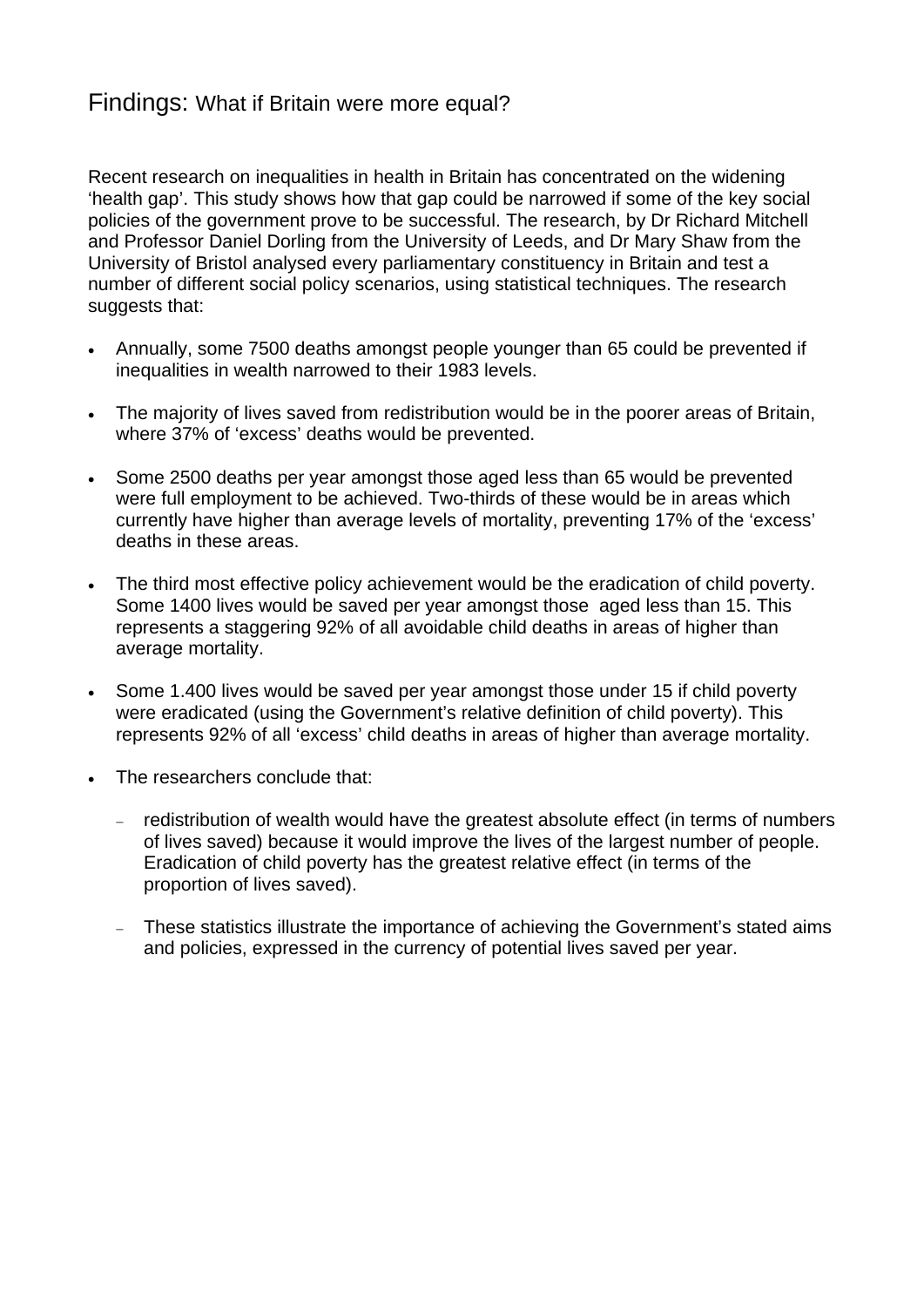# **Background**

This study estimated the impact of changes to society which might be wrought through the successful implementation of three social and economic policies: a modest redistribution of 'wealth', achieving 'full employment' and eradicating 'child poverty'.

A Modest Redistribution Of Wealth: a steady widening of the wealth gap between rich and poor took place in Britain between the 1980s and the 1990s. The growing differences in wealth between the rich and poor were mirrored by differences in their health, measured by mortality rates (where social class is used a proxy for wealth). The modest redistribution of wealth referred to in this research is one which would return the inequalities in mortality their 1983 levels.

Achieving Full Employment: the definition of full employment used in this research adheres to the government's preferred definition in which whilst people may be temporarily between jobs, no one is in longer term receipt of unemployment benefit.

Eradicating Child Poverty: the government believes that one third of Britain's children live in poverty and it is their stated aim to bring those children out of poverty. To estimate the effect of achieving that aim, the life chances of the 20% of children whose parents work in (had been working in, or were associated with) the most poorly paid occupations were raised to equal those of their peers not living in poverty. This is a slightly more conservative definition of eradicating child poverty than the government's, but one which is more reliably tested.

The impacts have been measured in terms of the prevention of premature mortality (death before the age of 65). Figures were calculated for each of the 641 British parliamentary constituencies.

# **What Are The Results?**

Results for Britain as a whole are presented in Table 1:

Table 1. Lives saved by successful implementation of three government policies (for ages less than 65)

|                                                                     | All of Britain                          |                                | Areas with above average mortality      |                                 |
|---------------------------------------------------------------------|-----------------------------------------|--------------------------------|-----------------------------------------|---------------------------------|
|                                                                     | Total number of<br>lives saved annually | Proportion<br>of deaths<br><65 | Total number of<br>lives saved annually | Proportion<br>of deaths<br>< 65 |
| Mild redistribution of<br>wealth                                    | 7597                                    | 7%                             | 3983                                    | 37%                             |
| Full employment<br>achieved                                         | 2504                                    | 2%                             | 1702                                    | 17%                             |
| Child poverty eradicated<br>$\left( \text{ages } 0\n-14 \right)$    | 1407                                    | $21\%$ <sup>*</sup>            | 727                                     | $92\%$ *                        |
| Total                                                               | 11509                                   | 10%                            | 6412                                    | 56%                             |
| *Note these proportions refer only to deaths of children aged 0-14. |                                         |                                |                                         |                                 |

Birmingham Ladywood constituency in The West Midlands is used as an example with which to explain these results. This is the constituency in which these three policies might save the greatest number of lives.

#### *A) Modest redistribution of wealth*

On average, in the early 1990s, 275 Birmingham Ladywood constituents died per year at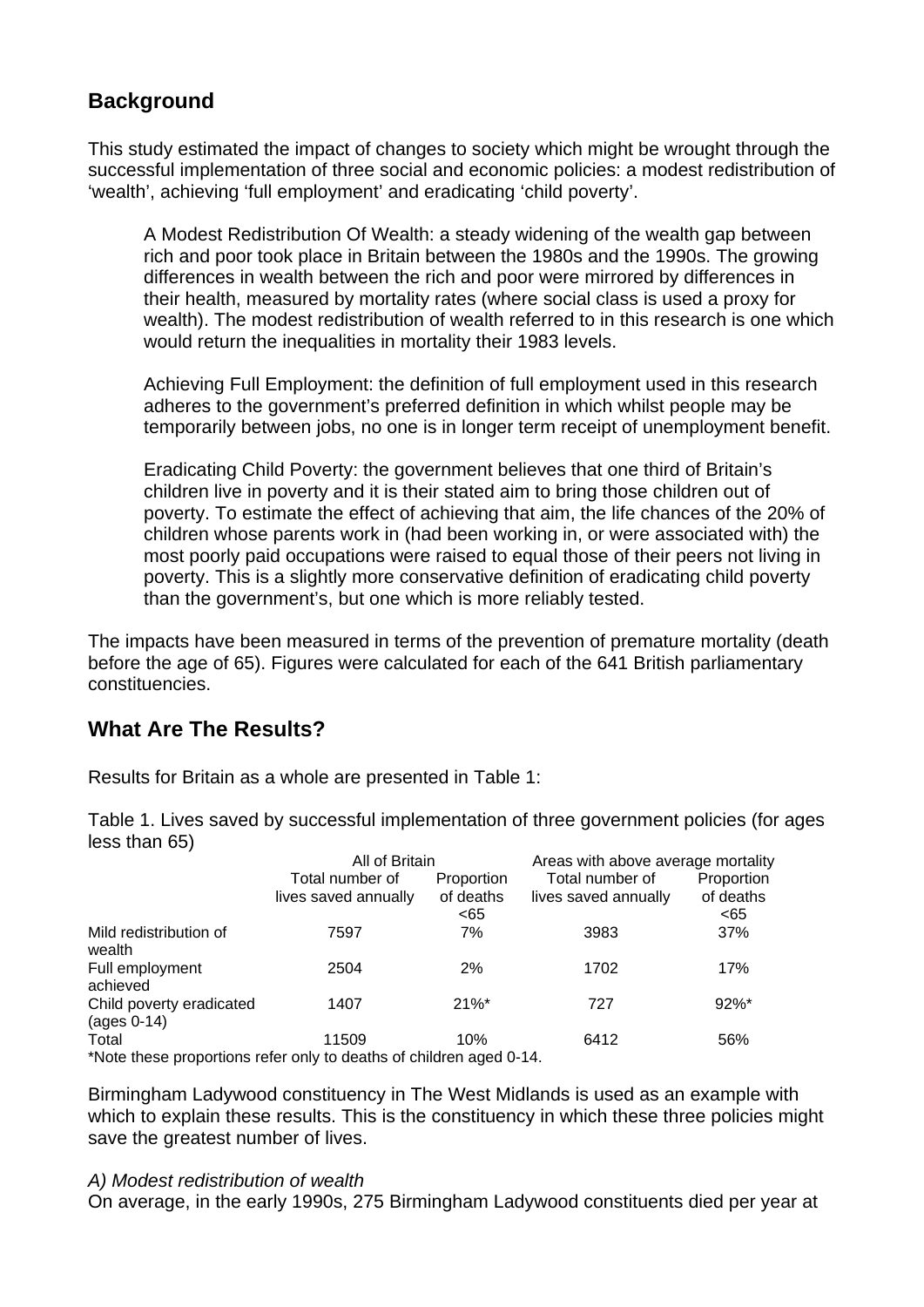ages less than 65. If the life chances of the people of Birmingham Ladywood were the same as the national average we would expect only 182 people to die at these ages. There are thus 93 'excess deaths' per year at ages less than 65. The most important reason why 93 more people die in Birmingham Ladywood is that there are a greater number of poorer people (in manual working classes) there than in an average British constituency. Were differences in wealth and income to be returned to the early 1980s level through policies with a mildly redistributive effect, we would expect the differences in life chances to be reduced. The effect of achieving this for Birmingham Ladywood would be that about 17 of these 93 excess deaths would be avoided (nearly 1 out of every 5).

#### *B) Achieving full employment*

In an average year in the early 1990s about 8800 people were unemployed in Birmingham Ladywood. These people have much higher chances of dying before age 65 because they were unemployed, but that risk of death is also related to their age, sex and social class. When *all* of these factors are taken into account, it is estimated that on average about 14 of the 93 excess deaths per year would have been prevented if full employment had prevailed. This brings the total number of lives saved by these two policies to 31 per year, (about one third of all excess deaths in Birmingham Ladywood constituency). Nationally, the beneficial effect is highest where levels of unemployment are highest.

### *C) Eradicating child poverty*

The effect of this policy on Birmingham Ladywood constituency would be to save the lives of 8 children per year. In fact, amongst children aged 0-14, there are about 13 more deaths per year than the national average. Preventing 8 of these represents a 61% reduction of these 'excess' deaths. It also brings the total of 'excess' deaths prevented amongst all those aged less than 65 to 39. That's about 2 out of every 5 excess deaths prevented.

The models used in the research allow the possible effects of these policies to be treated as if they were mutually exclusive. By doing this the possible benefits may be underestimated, but the reliability of the results is more certain.

### *The Combined Effect Of These Policies*

Amongst all those constituencies with above average mortality, some 56% of the excess deaths would be prevented, 10% of mortality amongst those aged under 65 in Britain. However, the estimates presented here are conservative. The mild redistribution of wealth does not consider the probable additional health advantages of living in a more equal society, only the effect on individuals of being relatively better off. Living in a more equal society has been shown to have a positive effect on the health of entire populations. Similarly, it could be envisaged that the achievement of full employment would not only improve the health of those currently out of work, but also of those in work. These factors are not included in the estimates of lives saved. Balanced against this, however, is the fact that those who become (and remain) unemployed tend to a certain extent, to be in poorer health. Finally, the impact of the eradication of child poverty is only assessed on those aged 0-14. Clearly most of the health gain will be seen at later ages.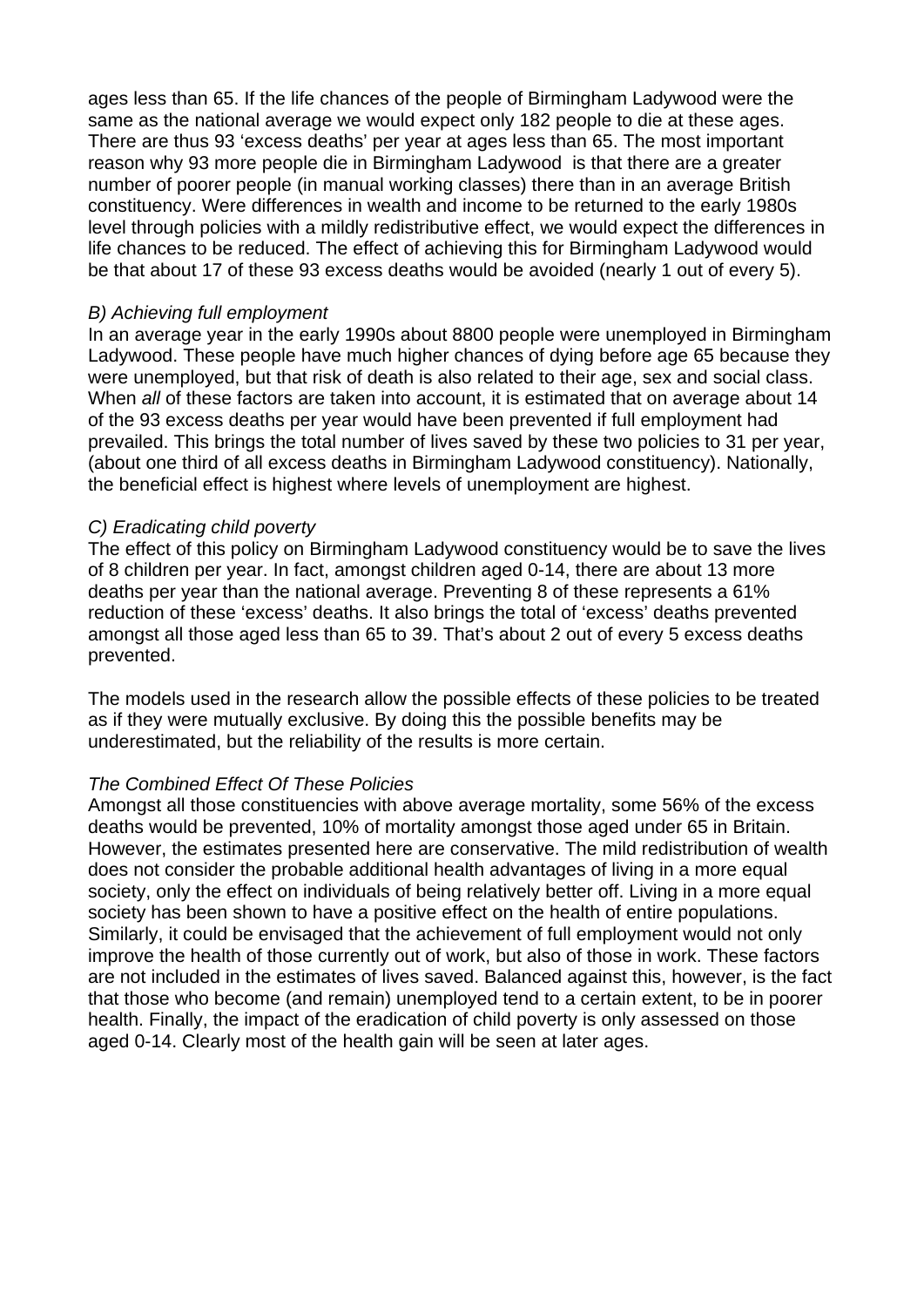# Esimated Number of Lives Saved By Policy Changes (ages  $\leq 65$ ) Total Lives Saved Per Year This map shows the number  $8 - 16$ <br> $17 - 20$ of deaths per year which might be avoided through the  $21 - 39$ eradication of child poverty, the Total =  $11.509$ attainment of full employment and a mild redistribution of wealth. The areas outlined and labelled are for ease of identification rather than any significant results. Niemie alette Manchest Birminghar Cardit **Bristo** London South ampton N.B. - These are lives saved only by the policy

changes documented in the text, and only amongst the population aged 0 - 65.

### *Who benefits most?*

The potential impact of these policies is not evenly spread across society. In general, men would benefit more than women as they suffer from greater inequalities in mortality. Poorer people will also benefit more. Most importantly the greatest benefit will be felt in those parts of the country where mortality rates are currently highest.

The map (Figure 1) shows that more lives will be saved in the north of Britain, and in urban areas. Each dot on the map represents a constituency, which distorts the map in proportion to the distribution of population across Britain. *The map shows how the impact of macroeconomic policy can be directed towards people most in need without the requirement for specific area-based targeting.* Improvements in overall UK employment and a more redistributive tax-benefit regime will reduce health inequalities.

### *Explaining the geography of mortality in Britain*

The study also shows how the characteristics of constituency populations explain nearly all of the variation in mortality between constituencies. Demographic factors (age and sex) are most important, followed by social class and employment status. Only in a few constituencies do these factors not explain the mortality which occurs there.